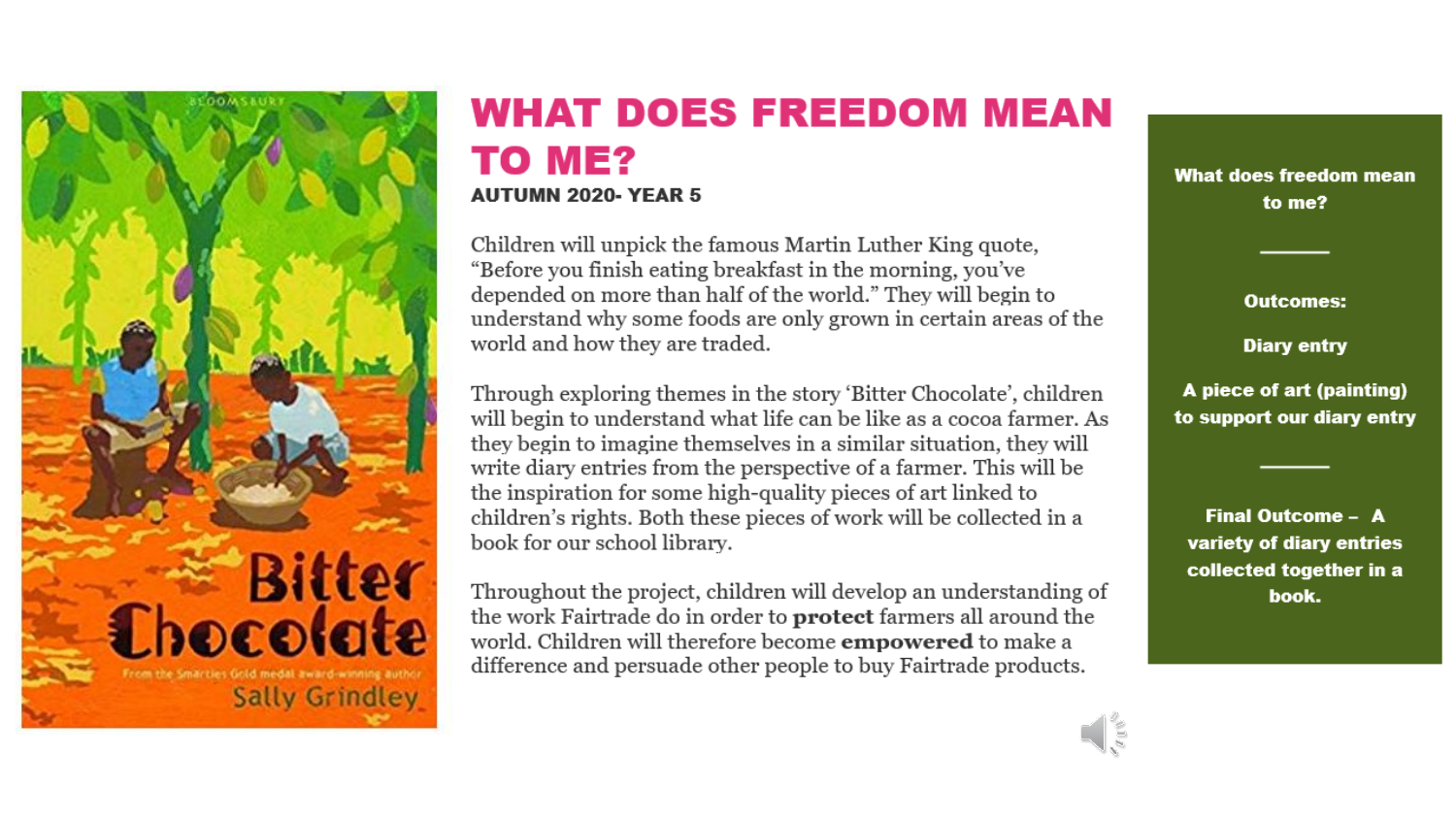# Sparkling Start 1

At first, we started to think about what freedom means to us.





We watched the music video for Pharrell William's Freedom song and we were inspired to create 'freedom' collages using chocolate wrappers.

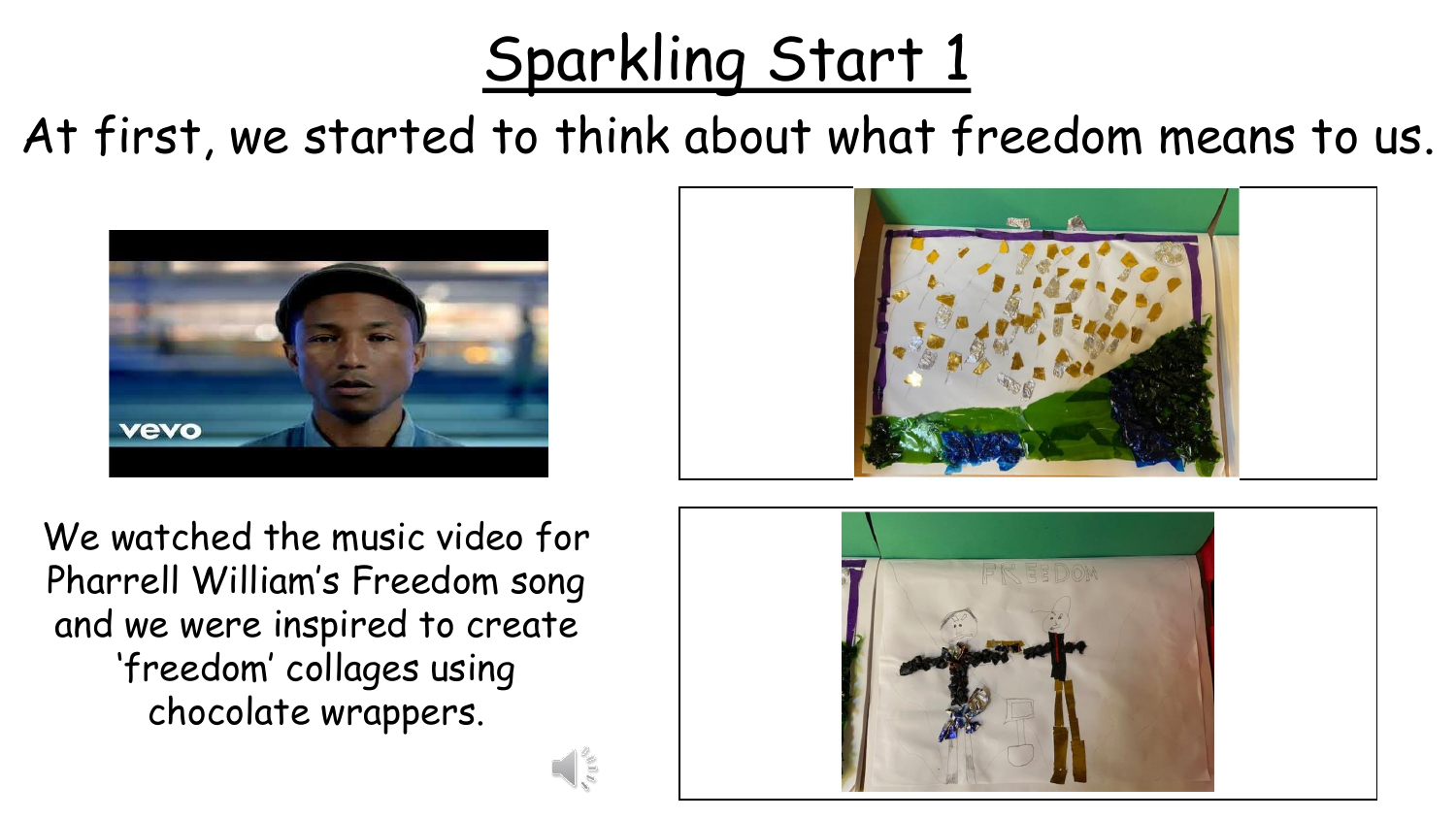### Sparkling Start 1

I didn't know I'd miss I didn't know I'd miss the long walks me and my friends bot around the play I didn't know I'd miss pretending to be laughing out loud. I didn't know I'd miss being competitive. and cheating in games and Just being me! I didn't know I'd miss the churs of when someone won the attendance, I love seeing people happy. I didn't kow I'd miss school this much and all these things.

dutrit Know I'd mess waking didn't know I'd miss walking up on a great de know I'd miss walking into  $d$ udnt school seeing all the cool things. didn't know I'd miss sharing my ideas didn't know I'd muss talking to my reluculous frunds

Then, we wrote poems about all the things we had missed during lockdown.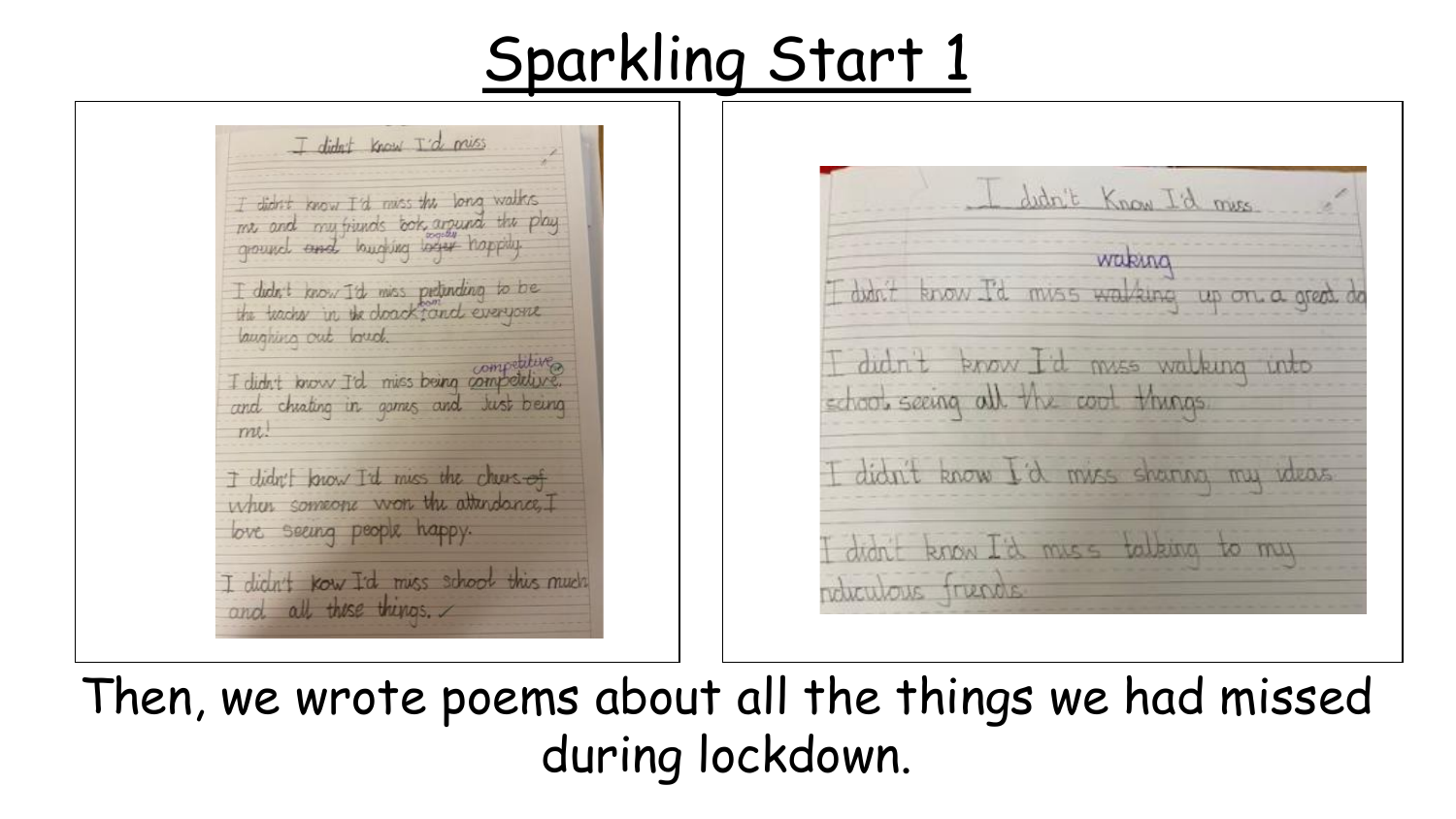# Sparkling Start 2

For our second sparkling start, we tasted some delicious chocolate!



| Sporkling Stort - hart is chocolote like?<br>are: That highways \$100 \$1000.<br>Collabor At Angle Kantasys and<br><b>Street</b><br>the Company Associations of the con- |                                               |                                                                                     |                                                                                                                 |                                                                                                                                        |                                                                                                                 |                                                                                                                                                                |                                                                                                                                     |
|--------------------------------------------------------------------------------------------------------------------------------------------------------------------------|-----------------------------------------------|-------------------------------------------------------------------------------------|-----------------------------------------------------------------------------------------------------------------|----------------------------------------------------------------------------------------------------------------------------------------|-----------------------------------------------------------------------------------------------------------------|----------------------------------------------------------------------------------------------------------------------------------------------------------------|-------------------------------------------------------------------------------------------------------------------------------------|
| <b>Choonish</b>                                                                                                                                                          | Адрентатов                                    | <b>Aroma</b>                                                                        | <b>AND TO</b>                                                                                                   | Tirakarin                                                                                                                              | <b>Name</b>                                                                                                     | Floyder                                                                                                                                                        | <b>Paulo</b>                                                                                                                        |
| <b>Workery</b><br>Cocoal content<br>Astrict Torround<br>ingwaterra.                                                                                                      | Acoustices<br>of the chooclater<br>martinosti | <b>Wildch</b><br>aren'new new year.<br>detect when<br>antifing the<br>photosiale T. | In them it they<br><b>THE MACHINE</b><br><b>STATISTICS</b><br><b>Christmass Free</b><br><b>The Collabo Inc.</b> | Cireca basedet<br>cities the edge.<br><b><i>AGUN ATLEMENT</i></b><br><b><i><i><u><b>AMALE AND WHEN</b></u></i></i></b><br><b>SHART</b> | Describe have<br>the choosester<br>reades in your<br><b>MICHAEL WIRTLA</b><br><b>BIOW STAY! IRE</b><br>quarter. | A good shocolate<br>will be a well<br><b>SHARKOOT</b><br>nerosations of<br><b>Bandwide, In Union</b><br><b>IN THE FEMALE REPORTER</b><br><b>GRANDE SERVICE</b> | <b>Clement Man</b><br><b>Namous limit area</b><br><b>Change Over</b><br>firm - white<br><b>Navear dis you</b><br><b>MARK WITH T</b> |
| 卫与战斗                                                                                                                                                                     | <b>DOWN</b>                                   | in your bill select<br>Allege - Ark<br>--                                           | ч.                                                                                                              | The Feeling<br>Smooth                                                                                                                  | 23845%                                                                                                          | aboth the<br><b>IPLOTAL</b>                                                                                                                                    | <b>United</b><br>lake trakle.<br><b>IS TVW Watch</b>                                                                                |
| <b>Coco butter White</b>                                                                                                                                                 | La Davisin<br><b>Part of Lights</b>           | MAN <sub>AA</sub><br>-                                                              | <b>TOW</b>                                                                                                      | <b>Singering</b>                                                                                                                       | <b>Green</b>                                                                                                    | TIALRAM<br>SUBJER                                                                                                                                              | <b>SITA TOBE</b>                                                                                                                    |
| $-041$                                                                                                                                                                   | JULIA Lange                                   | Imited appell<br><b>TIDE SEALU</b>                                                  | No                                                                                                              | <b>Albany</b>                                                                                                                          | <b>Green</b>                                                                                                    | coffee metal compre                                                                                                                                            |                                                                                                                                     |
| $J \rightarrow T$                                                                                                                                                        | <b>Juges Have</b><br>The Ges brown "with!     | Matter and<br>Frailage                                                              | <b>YUS</b>                                                                                                      | <b>Unantino</b>                                                                                                                        | Stani                                                                                                           | <b>CHAVE ONG.</b><br><b>PORAUGANT</b><br><b>Legislavor</b>                                                                                                     | $5066$ and<br><b><i>Plan 1995</i></b>                                                                                               |

We tasted the chocolate like we were expert chocolatiers, thinking about how the cocoa content affects the appearance, flavour and scent.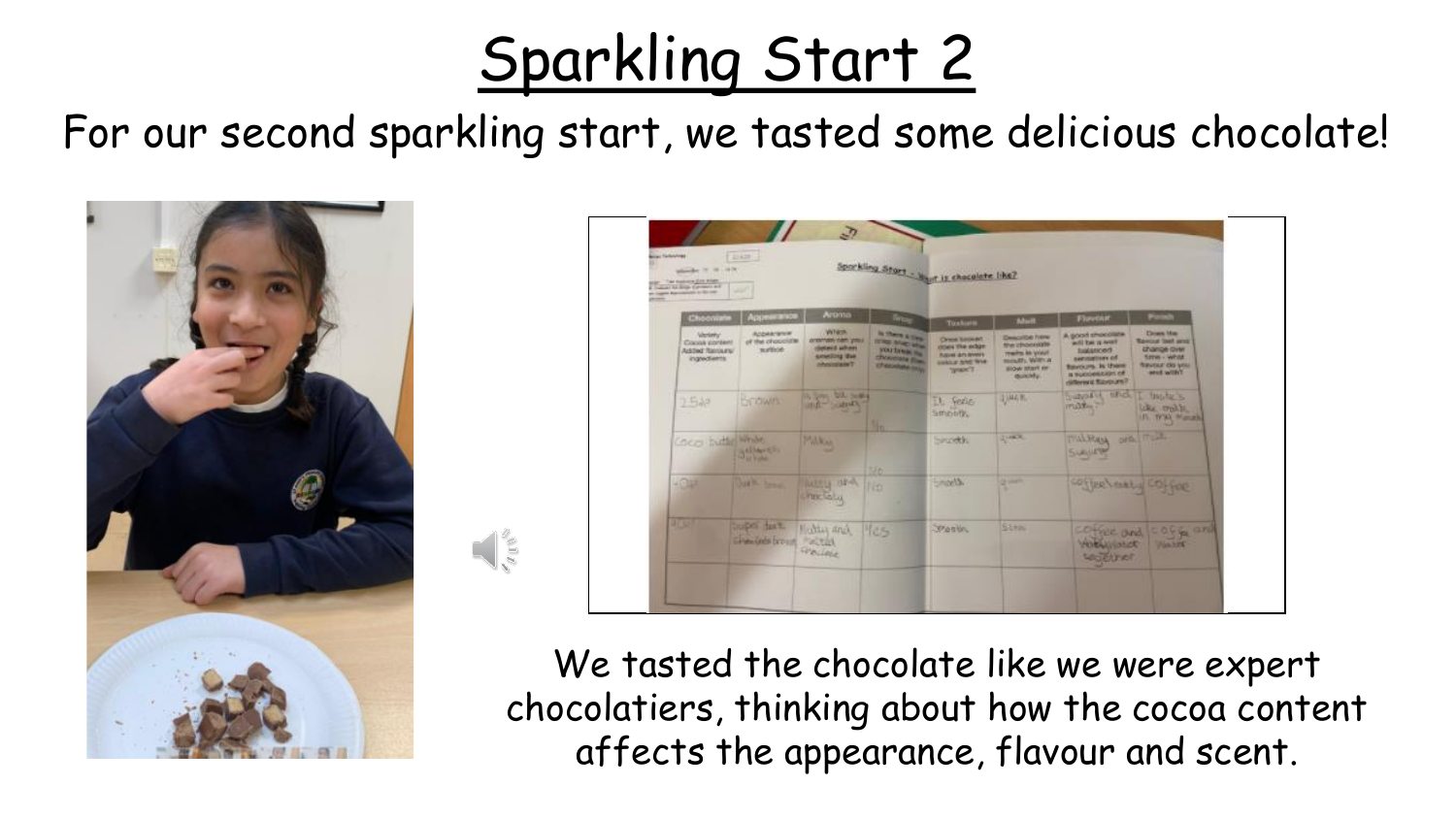### We started to think about why Fairtrade chocolate was the most expensive.





We were shocked to learn about the amount of effort that goes into producing cocoa beans.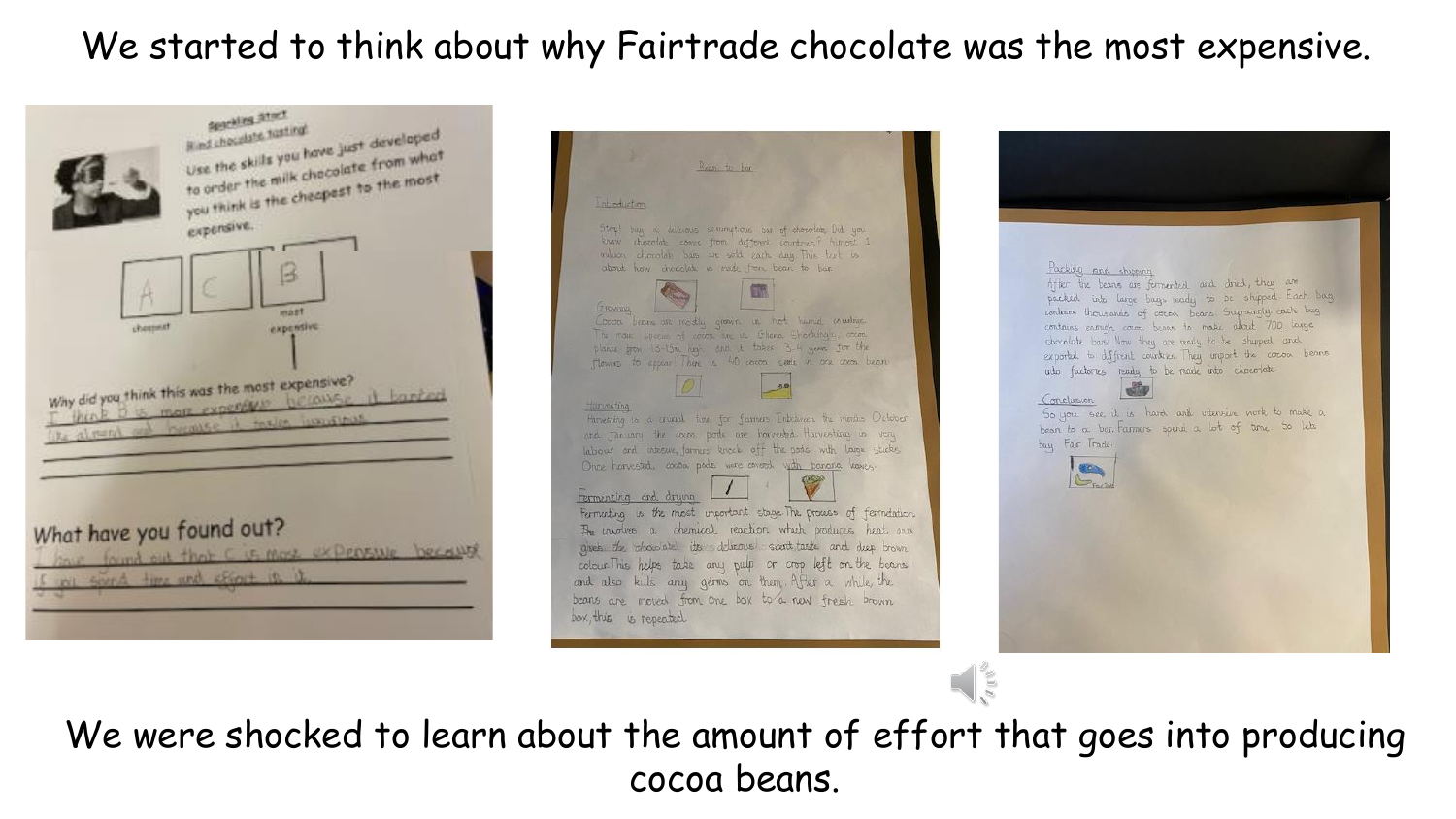We realised how important Fairtrade is for some farmers. It gives them freedom in a variety of different ways.

### **What does freedom mean to Fairtrade farmers?**

Freedom for many Fairtrade farmers means that they can go to school, have nice clothes and receive a fair price for the products they produce.





The purpose of our posters were to persuade other people to choose Fairtrade products when they go shopping.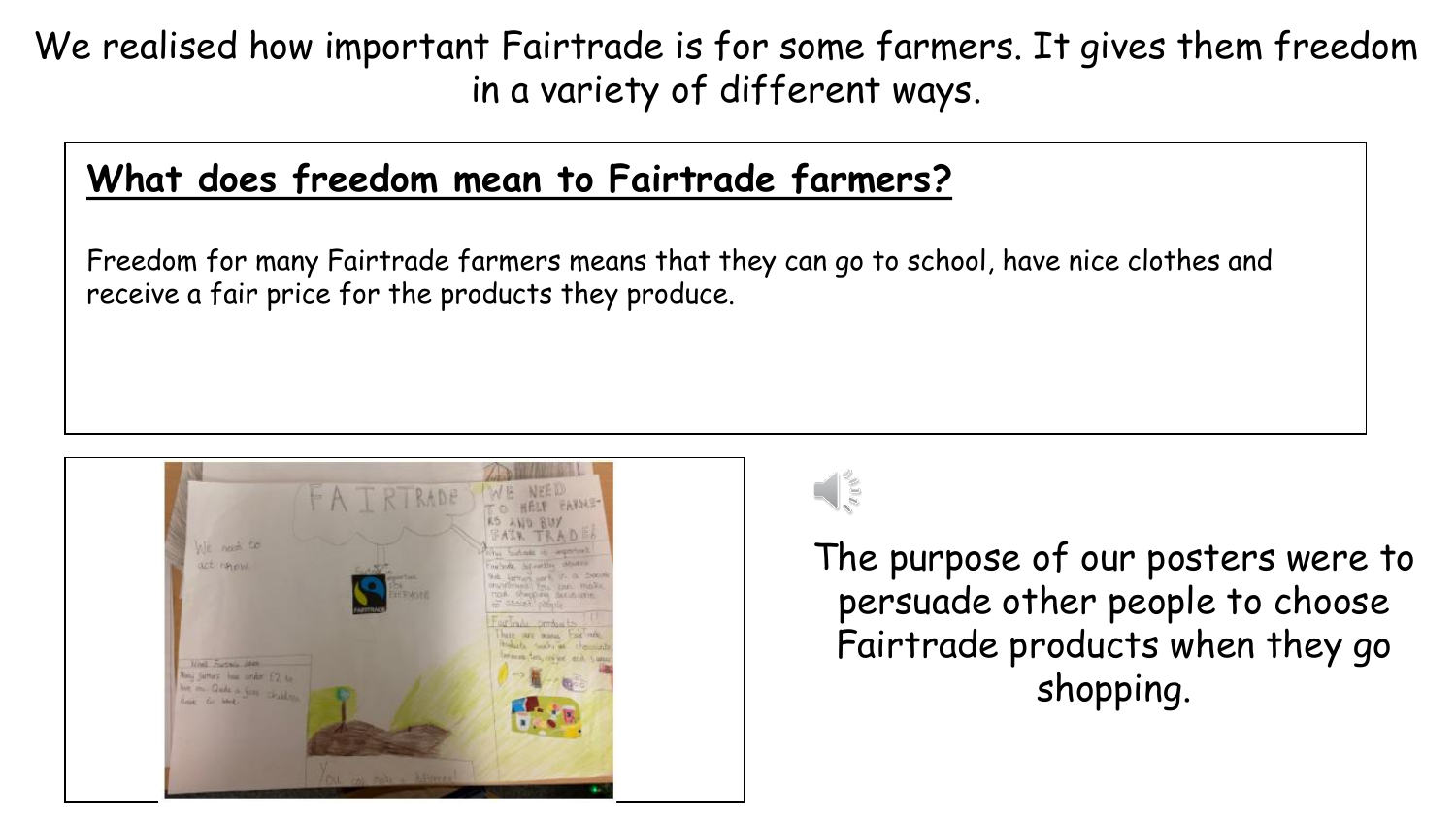Once we learned about the trade of cocoa, we started to investigate other Fairtrade products. We combined our geography and computing skills to create an interactive map.





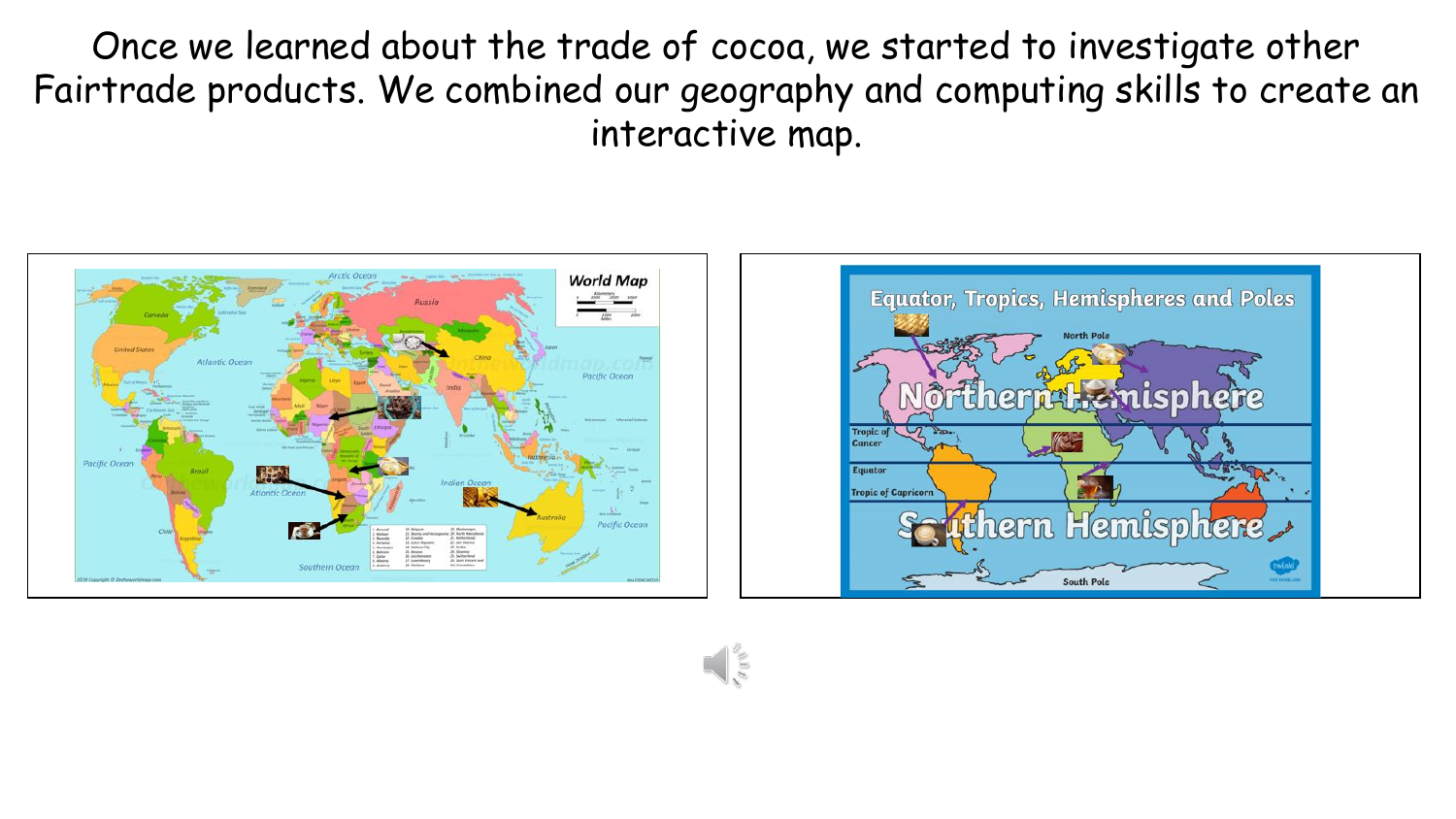Finally, we began to imagine ourselves as a farmer who has very little freedom. We used the events that Pascal experiences in Bitter Chocolate to support us.



#### Dear Dhary, appauling) This word is the

only word to describe my horrendous day. Just thinking about that Shave driver my boss is ! Every day I'm sure I am doing all my bosses hard work for

An ordinary day for me my ordinary day is exhausting Hotding those ones weighted bananas is pointed and my bogs is not greatful. enough He is always on my case My days are bad enough haring to work in the Stilling heat I walk a lot of time to get my water break and when I get W VE unbelievable the inster is so mercy I feel like fainting Im sick of this place,

In the evening I thought how I was going to rebel It took me alot of thinking but I made my plans.

The Next morning I put my plan in attent when I was working I dropped my book and bodly laid. on my back I up some break get on to me it was wonderfull. Suddenly I gar aware that I gar exhausted I doed my eyes and fell into a deep Sleep

Syddenly I woke up to an august Sound The Next thinky I knew the pig was standing one me He crated the chain Next to my ear I was Stent but in pain. He didn't like us he did it again this time on the back of my leg I squaded by that moment I thought a getting out of this porrible plose.

Right now I'm in excludiating pain my wound are so tender i feel use the been suffoated when I move in in alot of fun.

perhaps in not skering tonight. This place is When help. I depends to get out a tree I want fleetom if I want to be me again. It is so difficult.

#### These diaries are compiled in our class book.

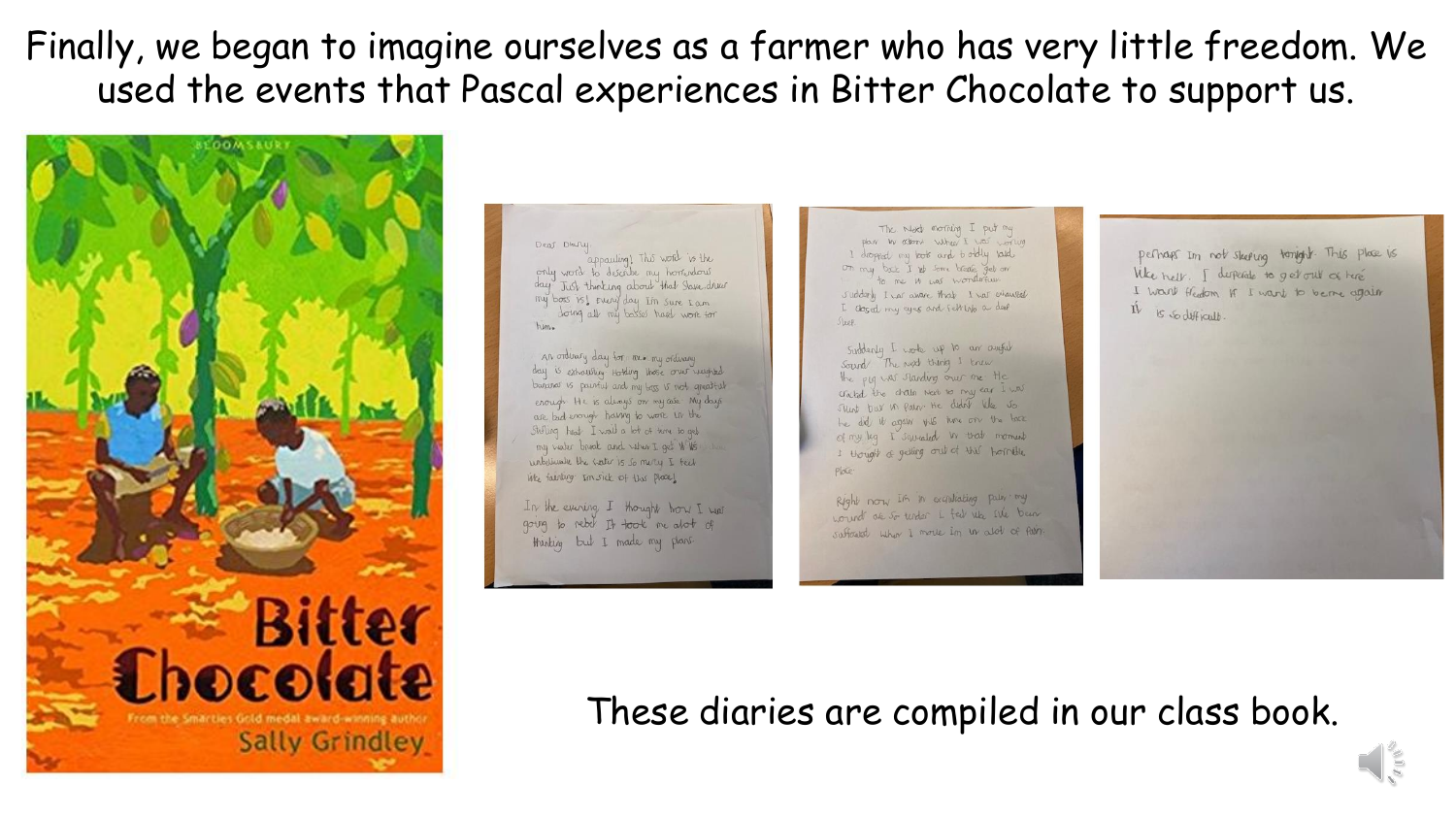During our art lessons, we thought about how colour can influence mood. We also improved our brush techniques whilst using the qualities of watercolour.

We put all of this learning together to create pieces of art to support our diary entries.

Here are our final drafts: